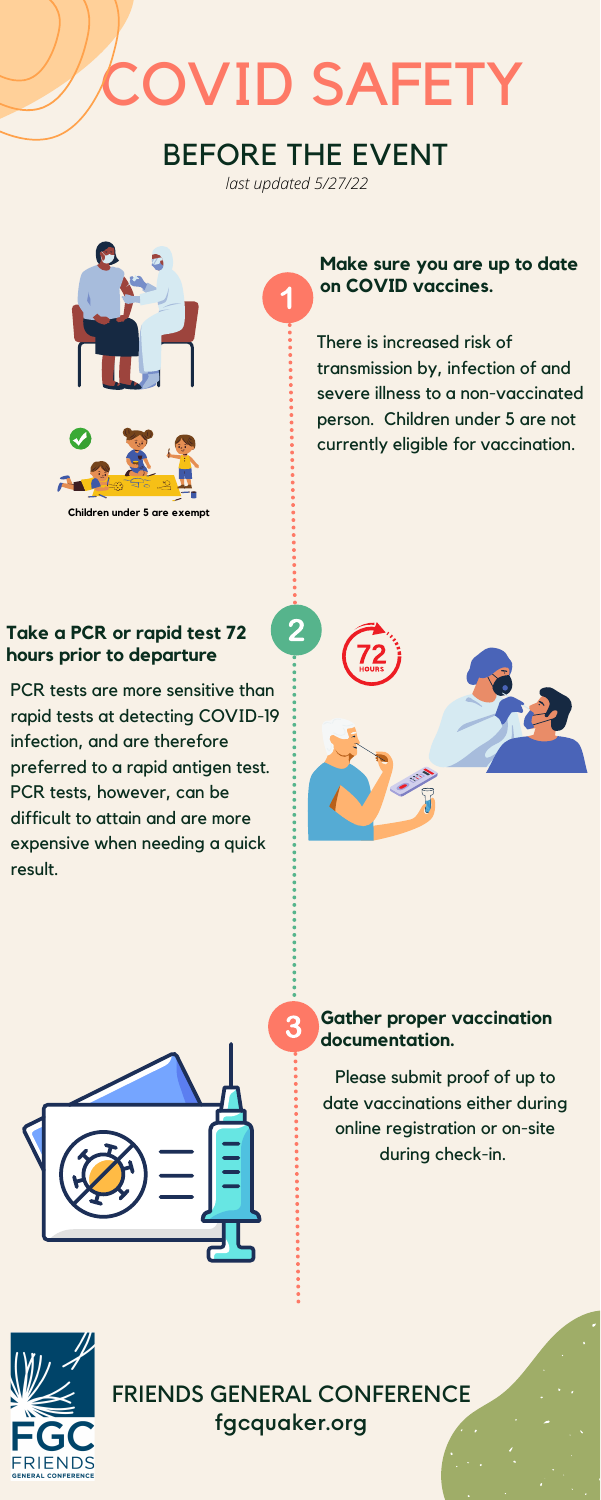

**Outside: Required for close contact activities**

## FRIENDS GENERAL CONFERENCE fgcquaker.org

If you have symptoms, remotely contact staff for a self-test delivered to your door.





**Participate in mid-event rapid testing for any event 5 days or longer.**

The hope is to identify anyone who was exposed to SARS-CoV-2 while traveling to the event.



**Properly wear approved masks whenever/wherever required.**

Proper masking and distancing have been shown to effectively reduce the likelihood of transmitting the aerosolized SARS-CoV-2 virus. Youth under 5 years old are exempt from masking.

## DURING THE EVENT

## COVID SAFETY

### **Negative rapid test upon arrival (provided by FGC).**

Testing everyone upon their first arrival at the event helps account for asymptomatic transmissions.







*last updated 5/27/22*

2

3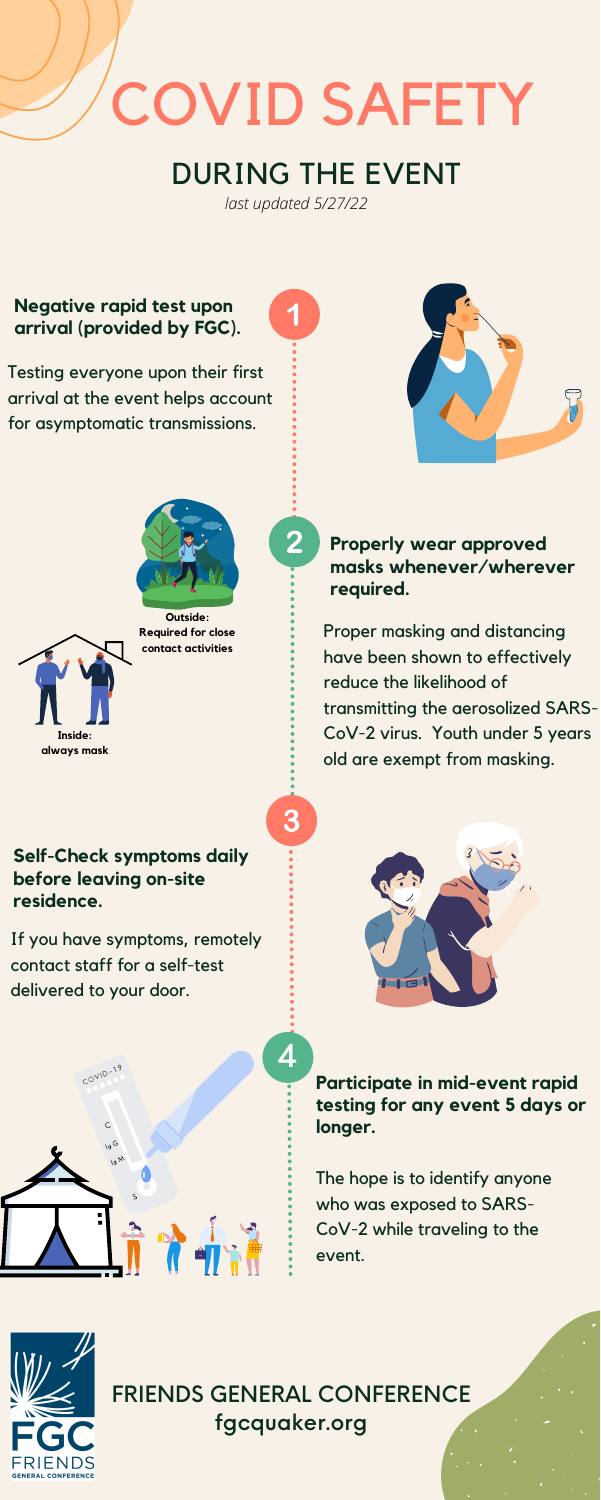FRIENDS GENERAL CONFERENCE fgcquaker.org

**Report to FGC if you get a positive COVID-19 test within 2 weeks after the event.**

By reporting a positive COVID-19 test to FGC, it allows FGC to follow appropriate protocols of notifying others of possible exposure. Email or call the FGC staff person in charge of your event.



By attending an event, there is risk. of exposure.





#### **Participate in contact tracing.**

Many event host sites require FGC to file a contact tracing plan before they allow use of their facilities. The details of how contact tracing will be will vary according to the event and the facility.

#### **Symptom monitor and test if symptomatic.**

# OVID SAFETY

## AFTER THE EVENT

*last updated 5/27/22*

 $\overline{2}$ 

3

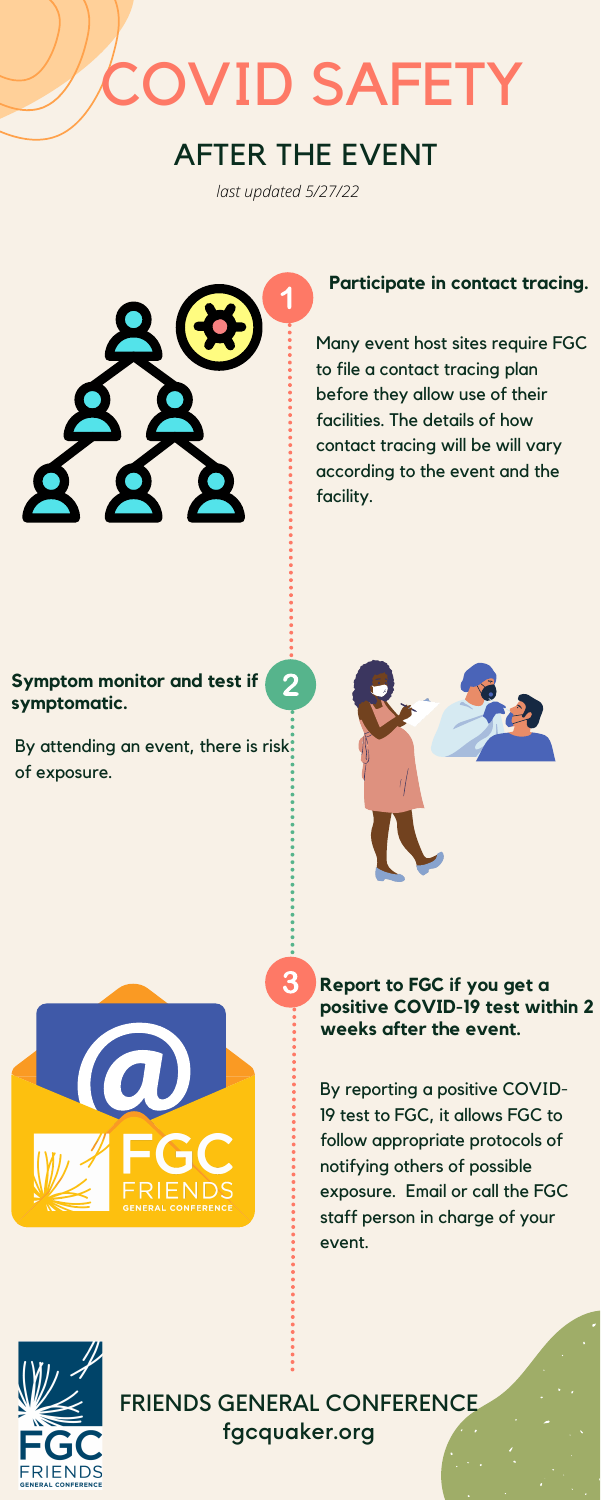Quarantine reduces the further exposure and spread of COVID-19 in the community.





**If the positive test occurs while onsite; plan to quarantine offsite, at the individual's expense.**

> **In either case, if the event has a virtual option the individual can participate virtually at no additional charge; or cancel.**

Refunds or partial refunds will depend on each event's specifics. Please discuss with the FGC staff responsible for the event.



#### **Stay home if you receive a positive COVID test within 72 hours prior to arrival at the event.**

Protecting the community is the primary concern. The monetary impact of canceling participation is secondary.

FRIENDS GENERAL CONFERENCE fgcquaker.org

3

## OVID SAFETY

## POSITIVE COVID TEST

*last updated 5/27/22*